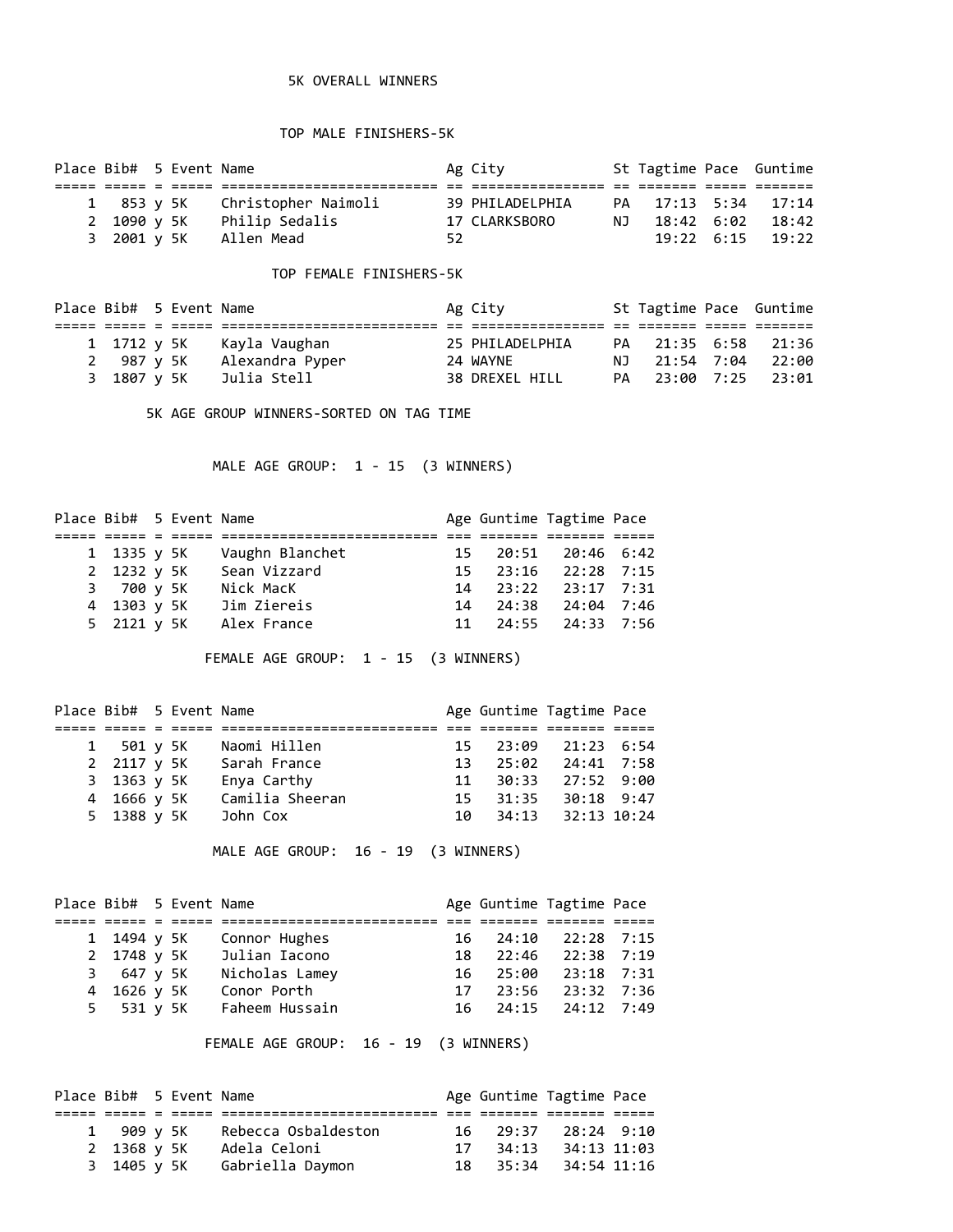|  | 4 418 y 5K   Miranda Gong    |  | 18 36:50 35:48 11:33 |
|--|------------------------------|--|----------------------|
|  | 5 713 y 5K   Meena Mandalapu |  | 19 36:51 35:48 11:33 |

MALE AGE GROUP: 20 - 29 (3 WINNERS)

| Place Bib# 5 Event Name |  |                 |  | Age Guntime Tagtime Pace |  |
|-------------------------|--|-----------------|--|--------------------------|--|
|                         |  |                 |  |                          |  |
| 1 883 y 5K              |  | Jason Norat     |  | 22 21:12 20:00 6:28      |  |
| 2 1759 y 5K             |  | Jonas Miller    |  | 29 20:55 20:52 6:44      |  |
| 3 1448 y 5K             |  | Jonathan Geib   |  | 26 22:48 21:36 6:58      |  |
| 4 1501 y 5K             |  | Martin Iwanicki |  | 27 21:56 21:47 7:02      |  |
| 5 103 y 5K              |  | Derek Bond      |  | 29 23:36 21:51 7:03      |  |

FEMALE AGE GROUP: 20 - 29 (3 WINNERS)

|  | Caroline Mitchell                                                    |                         |  |                                                                                                                                             |
|--|----------------------------------------------------------------------|-------------------------|--|---------------------------------------------------------------------------------------------------------------------------------------------|
|  | Brianna Lisi                                                         |                         |  |                                                                                                                                             |
|  | Michela Karrash                                                      |                         |  |                                                                                                                                             |
|  | Julia Pickett                                                        |                         |  |                                                                                                                                             |
|  | Kristeen McConnell                                                   |                         |  |                                                                                                                                             |
|  | 1 1582 y 5K<br>2 2605 y 5K<br>3 573 y 5K<br>4 961 y 5K<br>5 747 y 5K | Place Bib# 5 Event Name |  | Age Guntime Tagtime Pace<br>23 24:13 23:47 7:41<br>24 29:15 26:32 8:34<br>23 27:04 26:33 8:34<br>29 29:22 26:33 8:34<br>24 30:56 26:51 8:40 |

MALE AGE GROUP: 30 - 39 (3 WINNERS)

|             | Place Bib# 5 Event Name |                    |  | Age Guntime Tagtime Pace |  |
|-------------|-------------------------|--------------------|--|--------------------------|--|
|             |                         |                    |  |                          |  |
| 1 283 y 5K  |                         | Robert Devlin      |  | 31 19:49 19:48 6:24      |  |
| 2 842 y 5K  |                         | Nick Murdock       |  | 34 21:32 21:30 6:57      |  |
| 3 1320 y 5K |                         | Emerson Avery      |  | 36 21:47 21:46 7:02      |  |
| 4 231 y 5K  |                         | Andrew Courtwright |  | 38 21:53 21:52 7:04      |  |
| 5 975 y 5K  |                         | Jeremy Powis       |  | 34 22:37 22:18 7:12      |  |

FEMALE AGE GROUP: 30 - 39 (3 WINNERS)

|  | Heather Munizza                                                      |                                            |  |                                                                                                                                             |
|--|----------------------------------------------------------------------|--------------------------------------------|--|---------------------------------------------------------------------------------------------------------------------------------------------|
|  | Lee Polonsky                                                         |                                            |  |                                                                                                                                             |
|  |                                                                      |                                            |  |                                                                                                                                             |
|  | Bernadette Pawlikowski                                               |                                            |  |                                                                                                                                             |
|  | Stephanie Eaves                                                      |                                            |  |                                                                                                                                             |
|  | 1 840 y 5K<br>2 1625 y 5K<br>3 1786 y 5K<br>4 938 y 5K<br>5 322 y 5K | Place Bib# 5 Event Name<br>Caroline Curley |  | Age Guntime Tagtime Pace<br>34 24:03 23:58 7:44<br>35 26:13 25:43 8:18<br>32 28:08 26:17 8:29<br>31 27:29 27:14 8:47<br>35 28:36 27:53 9:00 |

MALE AGE GROUP: 40 - 49 (3 WINNERS)

| Place Bib# 5 Event Name |  |                      |  | Age Guntime Tagtime Pace |  |
|-------------------------|--|----------------------|--|--------------------------|--|
|                         |  |                      |  |                          |  |
| 1 774 y 5K              |  | Patrick McMenamin    |  | 42 21:16 21:14 6:51      |  |
| 2 669 y 5K              |  | Matthew Levine       |  | 46 25:31 25:21 8:11      |  |
| 3 1334 y 5K             |  | Jean Pierre Blanchet |  | 46 26:46 26:42 8:37      |  |
| 4 182 y 5K              |  | Matt Chappell        |  | 43 27:55 27:07 8:45      |  |
| 5 1412 y 5K             |  | Brian Difilippo      |  | 49 27:50 27:44 8:57      |  |

FEMALE AGE GROUP: 40 - 49 (3 WINNERS)

| Place Bib# 5 Event Name |  |                            |  | Age Guntime Tagtime Pace |       |
|-------------------------|--|----------------------------|--|--------------------------|-------|
|                         |  |                            |  |                          | ----- |
|                         |  | 1 773 y 5K Karen McMenamin |  | 42 24:17 24:12 7:49      |       |